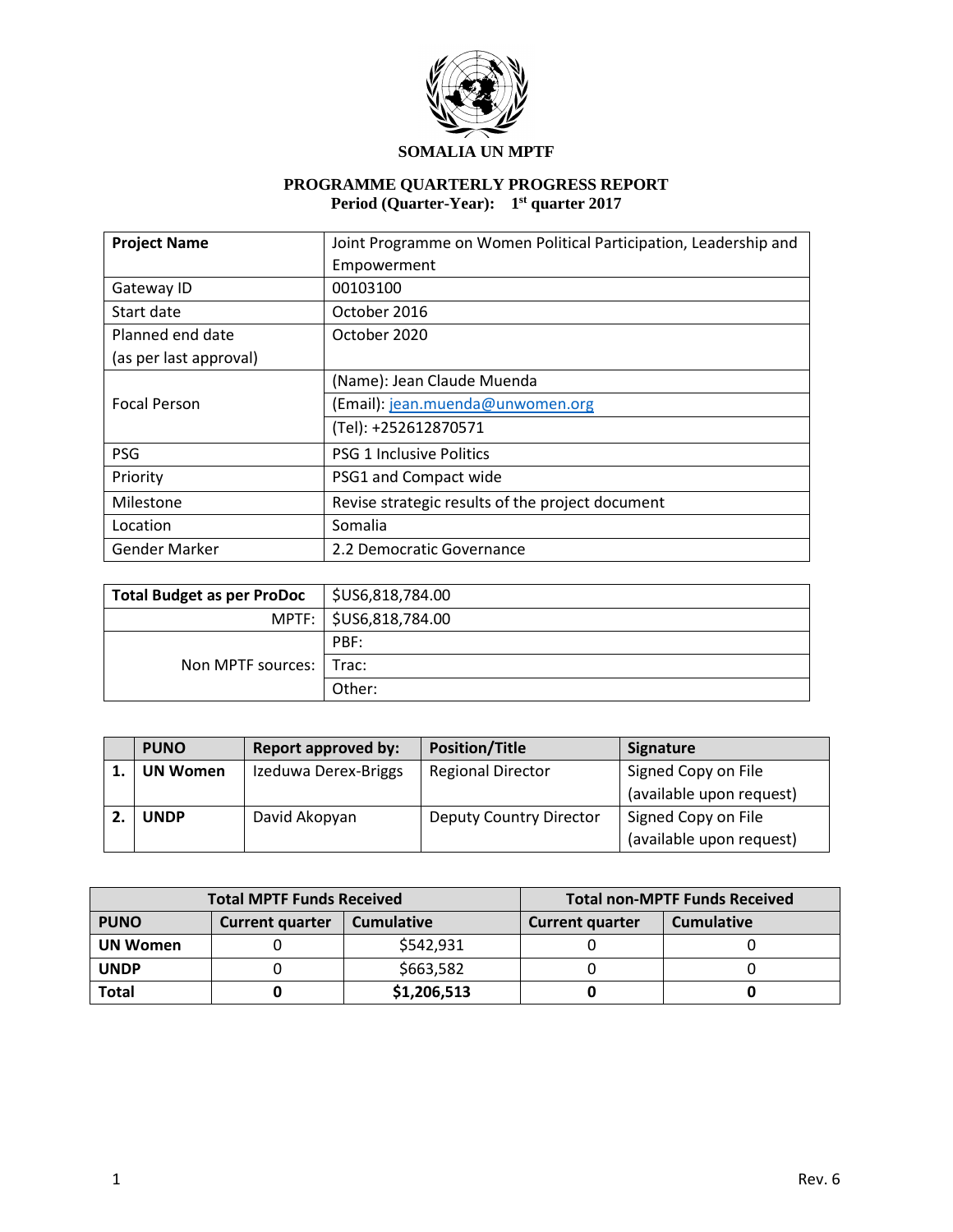

### **SOMALIA UN MPTF**

| JP Expenditure of MPTF Funds <sup>1</sup> |                        | JP Expenditure of non-MPTF Funds |                        |                   |
|-------------------------------------------|------------------------|----------------------------------|------------------------|-------------------|
| <b>PUNO</b>                               | <b>Current quarter</b> | <b>Cumulative</b>                | <b>Current quarter</b> | <b>Cumulative</b> |
| <b>UN Women</b>                           | \$111,524.36           | \$148,495.42                     |                        |                   |
| <b>UNDP</b>                               | \$18,258.00            | \$78,258.00                      |                        |                   |
| Total                                     | 129,782.36             | 226,753.42                       |                        |                   |

### **QUARTER HIGHLIGHTS**

- 1. The reviewed strategic objectives were adopted by the steering committee.
- 2. The programme management and governance mechanism of the JP WPE is set up and worked
- 3. The National Independent Electoral Commission (NIEC) and the association of women member of Federal Parliament were informed on project objectives and involved as main stakeholders of the programme.

### **SITUATION UPDATE**

During this first quarter of 2017, the Parliament (the two houses) elected, on 8<sup>th</sup> February, the 9<sup>th</sup> President of Somalia, His Excellency Mohamed Abdullahi Mohamed who appointed on 1<sup>st</sup> March, Mr. Hassan Ali Kheyre. The cabinet presented by the prime Minister comprising 26 full Ministers, a Deputy Prime Minister, 15 State Ministers and 26 Deputy Ministers was endorsed by the Parliament on 29<sup>th</sup> March. 6 of the 26 Ministers are women (23%), there are only 2 women deputy Ministers and no women State Ministers. The endorsement of the Cabinet and the Government's programme by the Federal Parliament with 224 out of 241 Members of Parliament (MPs) voting in favour, was a show of confidence in the Administration of President Mohamed Abdullahi Mohamed "Farmaajo".

The line ministry of the Joint Programme on Women Political Empowerment, the Ministry of Women and Human Rights Development, has a new Minister and Deputy Minister and the program will develop a good working relationships to facilitate the ministry leadership.

After the request of Somali Government, a United Nations electoral needs assessment mission (NAM) was deployed from 22 March to 4 April. The NAM assessed progress and challenges pertaining to 2020 electoral preparations, including political, legal, institutional, technical, human rights and security environments, the legal and institutional framework, voter registration options, and the capacity and needs of election stakeholders.

The NAM met with main stakeholders involved in the 2020 electoral process including the JP WPE stakeholders and will recommend the parameters and nature of future United Nations electoral support. These recommendations are important and will inform possible actions of the JP WPE.

As planned, the Joint Programme Women Political Empowerment strategic objectives have been reviewed and sharpened to inform the work towards 2020 political and electoral processes considering (i) the new context of post-electoral process, and (ii) the lessons learned from actions to support women's political representation and their achievements during the 2016 process. The reviewed and adopted project document presents clear achievable and measureable milestones and results, it draws on other initiatives taking place across partners. The new formulation of outcomes and new outputs are presented below in replacement of previous ones.

 $\overline{a}$ 

<sup>1</sup> **Uncertified expenditures**. Certified annual expenditures can be found in the Annual Financial Report of MPTF Office [\(http://mptf.undp.org/factsheet/fund/4SO00](http://mptf.undp.org/factsheet/fund/4SO00) )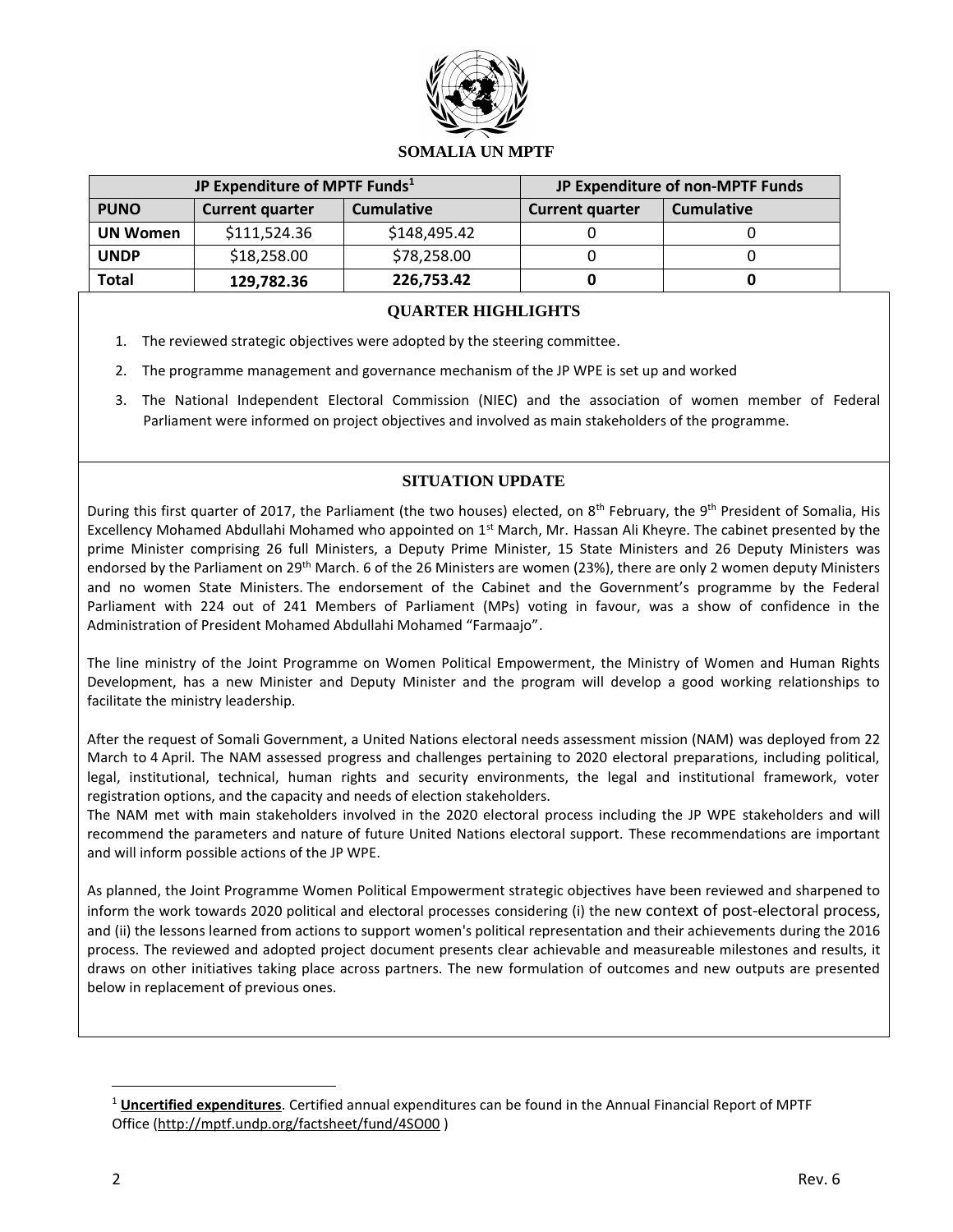

### **QUARTERLY PROGRESS REPORT RESULTS MATRIX**

### **OUTCOME 1 STATEMENT**

**Outcome 1: 'Key and enabling legislations and policies are reformed/adopted to promote Gender Equality and women's political participation'**

**Output 1.1**: **'Revised Federal Constitution of Somalia, political parties' law; electoral law adopted; enabling increased women political participation.'**

| <b>INDICATOR</b>                                                                                                                                                       | <b>TARGET</b>                                                                                                     | <b>PROGRESS</b><br><b>INDICATOR2</b>                                                                                                                                                                                                                              | <b>ON</b><br><b>OUTPUT</b>                                                                                                                                                                                                                                   |  |
|------------------------------------------------------------------------------------------------------------------------------------------------------------------------|-------------------------------------------------------------------------------------------------------------------|-------------------------------------------------------------------------------------------------------------------------------------------------------------------------------------------------------------------------------------------------------------------|--------------------------------------------------------------------------------------------------------------------------------------------------------------------------------------------------------------------------------------------------------------|--|
|                                                                                                                                                                        |                                                                                                                   | <b>THIS QUARTER</b>                                                                                                                                                                                                                                               | <b>CUMULATIVE</b><br>2017                                                                                                                                                                                                                                    |  |
| Reviewed Political parties 'law and arrangements<br>promote women's participation in decision-making<br>bodies of political parties.                                   | reviewed<br>political parties'<br>law and<br>3 political parties<br>'statutes'<br>are<br>gender<br>responsiveness | Not available                                                                                                                                                                                                                                                     | Not available                                                                                                                                                                                                                                                |  |
| Adopted constitution promote affirmative measures<br>for women's participation in decision-making.                                                                     | Provision<br>on<br>affirmative<br>for<br>action<br>women included<br>in Constitution                              | Not available                                                                                                                                                                                                                                                     | Not available                                                                                                                                                                                                                                                |  |
| Adopted electoral laws at federal and state levels<br>promote<br>30%<br>οf<br>representation<br>women<br>in.<br>Parliaments.                                           | 3 (1 federal and<br>2 Puntland and<br>Somaliland)<br>are<br>gender<br>responsiveness                              | Preliminary<br>discussions<br>Conducted<br>on<br>how the process<br>take place,<br>will<br>identification<br>of<br>type of support<br>needed by NIEC<br>involvement<br>and<br>of NIEC as one of<br>the<br>main<br>stakeholders<br>of<br>the<br>Joint<br>Programme | Preliminary<br>discussions<br>Conducted on how<br>the process will<br>take<br>place,<br>identification<br>οf<br>of<br>type<br>support<br>needed by NIEC<br>and involvement of<br>NIEC as one of the<br>main stakeholders<br>the<br>of<br>Joint<br>Programme. |  |
| UNDP ONLY: sources of evidence (as per current QPR)                                                                                                                    |                                                                                                                   |                                                                                                                                                                                                                                                                   |                                                                                                                                                                                                                                                              |  |
| Output 1.2: 'Strengthened capacity of NIEC, ICRIC, MOIFA, MOCA and Parliament to enhance women's<br>political participation and leadership at federal and state level' |                                                                                                                   |                                                                                                                                                                                                                                                                   |                                                                                                                                                                                                                                                              |  |

<sup>&</sup>lt;sup>2</sup> Fill in only the numbers or yes/no; no explanations to be given here.

 $\overline{\phantom{a}}$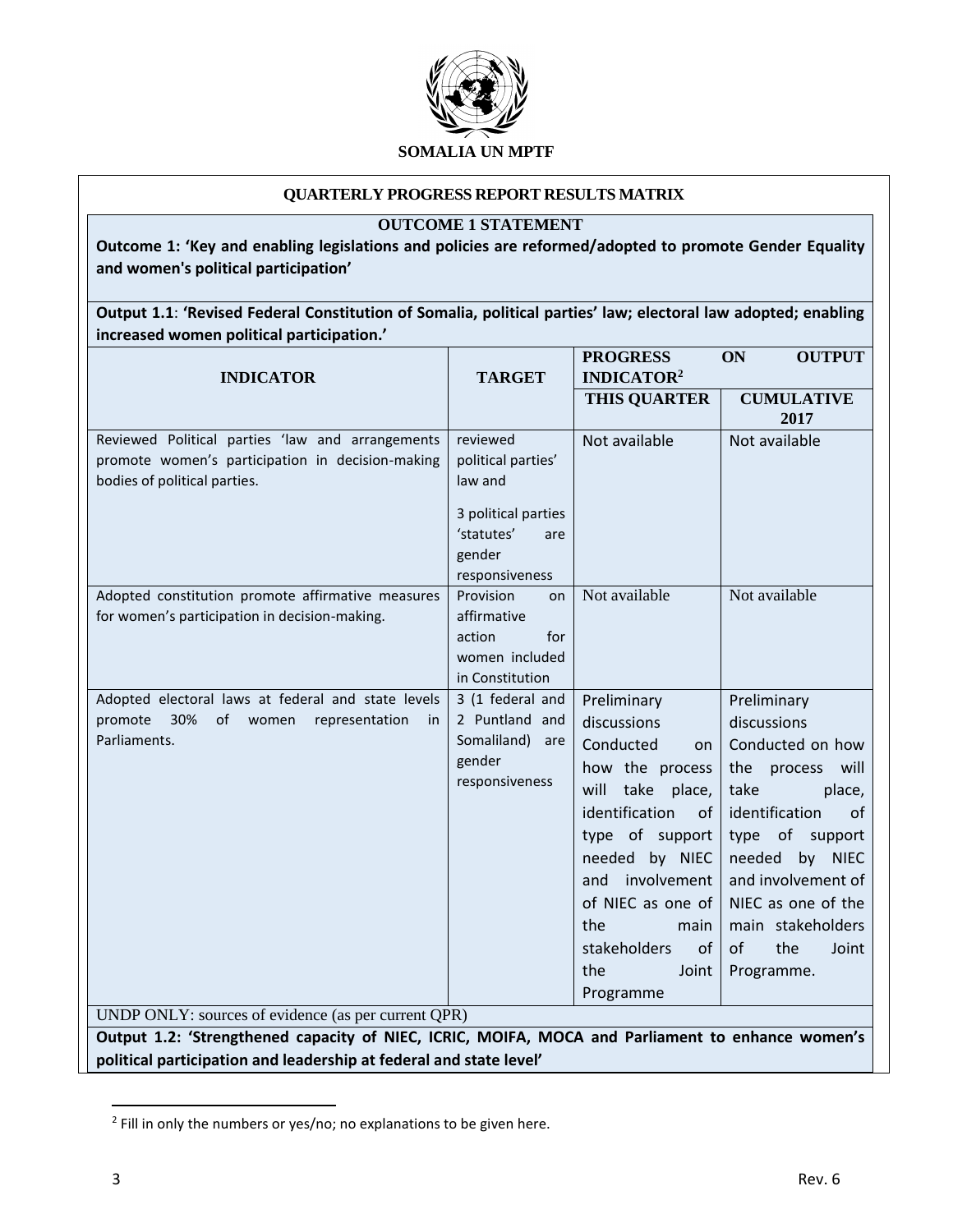

## **SOMALIA UN MPTF**

| Number of adopted gender equality reforms and                                                                     | 7 actions each             | Discussion<br>on             | Discussion on NIEC   |
|-------------------------------------------------------------------------------------------------------------------|----------------------------|------------------------------|----------------------|
| actions by NIEC, ICRI, MOIFA, MOCA and Parliament.                                                                | institutions<br>by         | <b>NIEC</b><br>2017-2021     | 2017-2021 strategic  |
|                                                                                                                   | and state level            | strategic plan and           | plan and provide     |
|                                                                                                                   | (NIEC,<br>ICRI,            | provide inputs by            | inputs by end April  |
|                                                                                                                   | <b>MOCA</b><br>MOIFA,      | end April                    |                      |
|                                                                                                                   | and Parliament,            |                              |                      |
|                                                                                                                   | Puntland<br>and            |                              |                      |
|                                                                                                                   | Somaliland)                |                              |                      |
| Number of institutions which received dedicated                                                                   | 6<br>(MOLSA,               |                              |                      |
| gender expertise                                                                                                  | MOIFA,                     | 3 (2 in process for          | 3                    |
|                                                                                                                   | MWHRD,                     | <b>MOWDAFA</b><br>and        |                      |
|                                                                                                                   | Parliament,                | MOWHRD and<br>$\overline{1}$ |                      |
|                                                                                                                   | MOWDAFA,                   | MOLSA advisor is on          |                      |
|                                                                                                                   | MPF. NIEC)                 | board)                       |                      |
| Number of Platform of Parliamentarians and CSO set                                                                | 3(Federal                  | Preliminary                  | Preliminary          |
| up                                                                                                                | Parliament<br>and          | discussion<br>with           | discussion<br>with   |
|                                                                                                                   | Puntland<br>and            | of<br>association            | association<br>of    |
|                                                                                                                   | Somaliland                 | women members of             | women members of     |
|                                                                                                                   | Parliaments)               | Parliament<br>at             | Parliament<br>at     |
|                                                                                                                   |                            | federal level<br>and         | federal level<br>and |
|                                                                                                                   |                            | presentation<br>of           | presentation<br>of   |
|                                                                                                                   |                            | request of support           | request of support   |
|                                                                                                                   |                            | on formulation of a          | on formulation of a  |
|                                                                                                                   |                            | plan<br>work<br>and          | work<br>plan<br>and  |
|                                                                                                                   |                            | capacity<br>building         | capacity<br>building |
|                                                                                                                   |                            | plan                         | plan                 |
| UNDP ONLY: sources of evidence (as per current QPR)                                                               |                            |                              |                      |
| Output 1.3: 'Political party policies and procedures reformed to include and increase women participation         |                            |                              |                      |
| in their decision-making structures'                                                                              |                            |                              |                      |
| Reformed Political party's policies and programs                                                                  | 3<br>At<br>least           | Not available                | Not available        |
| adopt rules to promote women's participation                                                                      | Programs<br>and            |                              |                      |
|                                                                                                                   | policies of three          |                              |                      |
|                                                                                                                   | political<br>main          |                              |                      |
|                                                                                                                   | parties                    |                              |                      |
| UNDP ONLY: sources of evidence (as per current QPR)                                                               |                            |                              |                      |
|                                                                                                                   |                            |                              |                      |
| Output 1.4: 'Violence against women in political, state formation, peace building and elections are<br>mitigated' |                            |                              |                      |
| Situation rooms set up                                                                                            | 3 (Mogadishu,              | Not available                | Not available        |
|                                                                                                                   | Puntland<br>and            |                              |                      |
|                                                                                                                   |                            |                              |                      |
|                                                                                                                   | Somaliland)                |                              |                      |
| UNDP ONLY: sources of evidence (as per current QPR)                                                               |                            |                              |                      |
|                                                                                                                   |                            |                              |                      |
|                                                                                                                   |                            |                              |                      |
|                                                                                                                   | <b>OUTCOME 2 STATEMENT</b> |                              |                      |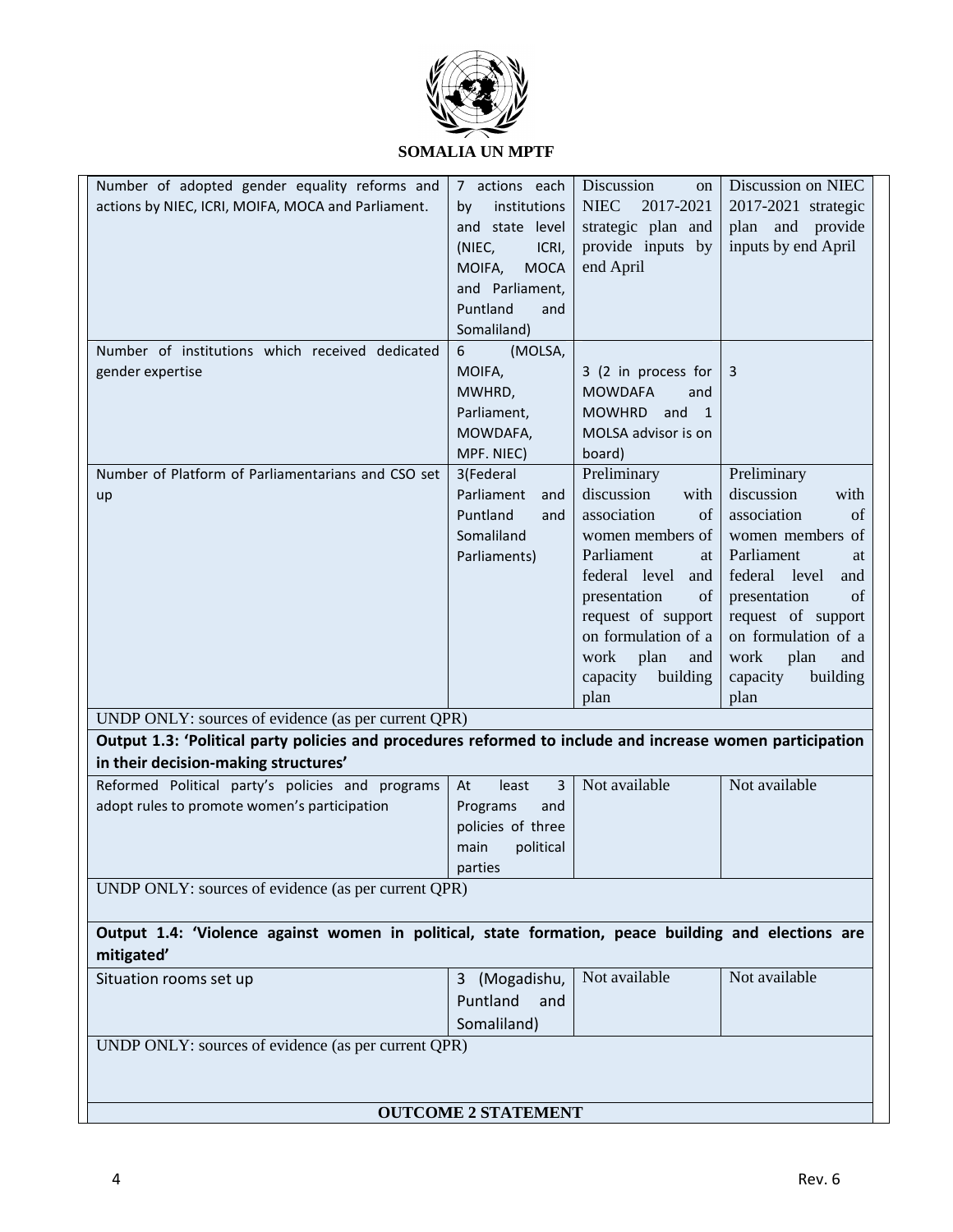

### **Outcome 2: 'Increased voice and recognition of women as leaders and decision-makers'**

**Output 2.1: 'increased voice of women and their networks and coalition within formal and informal decision making structures at federal, state, district and communities level'**

| Number of networks and platforms dialogue<br>established at grassroots, district, state and federal<br>levels with elders and scholars, state and federal<br>levels with political parties and public institutions<br><b>leaders</b> | TBD after<br>baselines studies | Not available | Not available |
|--------------------------------------------------------------------------------------------------------------------------------------------------------------------------------------------------------------------------------------|--------------------------------|---------------|---------------|
| Number of communities engaging in debates on<br>political participation and<br>leadership<br>women's<br>through community conversations                                                                                              | 15                             | Not available | Not available |
| UNDP ONLY: sources of evidence (as per current QPR)                                                                                                                                                                                  |                                |               |               |

**Output 2.2: 'leadership capacity and educing skills of women in decision-making positions and women aspirants and candidates to elections are strengthened (MPs, women councilors, Ministers and Gender Advisors, political aspirants, candidates etc.)'**

| Number of women aspirants and candidates for 2020<br>elections trained | <b>TBD</b><br>after<br>baselines studies | No                                | N <sub>o</sub>                    |
|------------------------------------------------------------------------|------------------------------------------|-----------------------------------|-----------------------------------|
| Establishment of regular<br>platforms of<br>women                      | <b>TBD</b><br>after                      | N <sub>o</sub>                    | N <sub>0</sub>                    |
| aspirants and leaders to enhance collective action                     | baselines studies                        |                                   |                                   |
| Percentage of 2016 elected women parliamentarians                      | 50%<br>At<br>least                       | Preliminary                       | Preliminary                       |
| in leadership positions trained                                        | with<br>newly                            | discussion<br>with                | with<br>discussion                |
|                                                                        | officials<br>elected                     | of<br>association                 | association<br>of                 |
|                                                                        | after<br>2016                            | women members of                  | women members of                  |
|                                                                        | elections                                | Parliament<br>at                  | Parliament<br>at                  |
|                                                                        |                                          | federal<br>level<br><sub>on</sub> | federal<br>level<br><sub>on</sub> |
|                                                                        |                                          | building<br>capacity              | building<br>capacity              |
|                                                                        |                                          | needs conducted                   | needs conducted                   |

UNDP ONLY: sources of evidence (as per current QPR)

# **OUTCOME 2 STATEMENT**

**Outcome 3: 'Enhanced capacity of MoWHRD and Ministries of Women in Somaliland and Puntland to coordinate and advocate for increasing women participation and gender equality in political and electoral processes'**

**Output: 3.1:** '**Strengthened capacities of Ministries of women (FGS, Puntland and Somaliland) to influence legal and policy environment promoting and increasing women political participation at federal and state levels and to coordinate with the key institutions and partners engaged in political and electoral processes'**

| Number and Evidence of contribution of Ministries of                   | <b>TRD</b><br>after |  |
|------------------------------------------------------------------------|---------------------|--|
| women at federal and state levels within PSG1 (NDP   baselines studies |                     |  |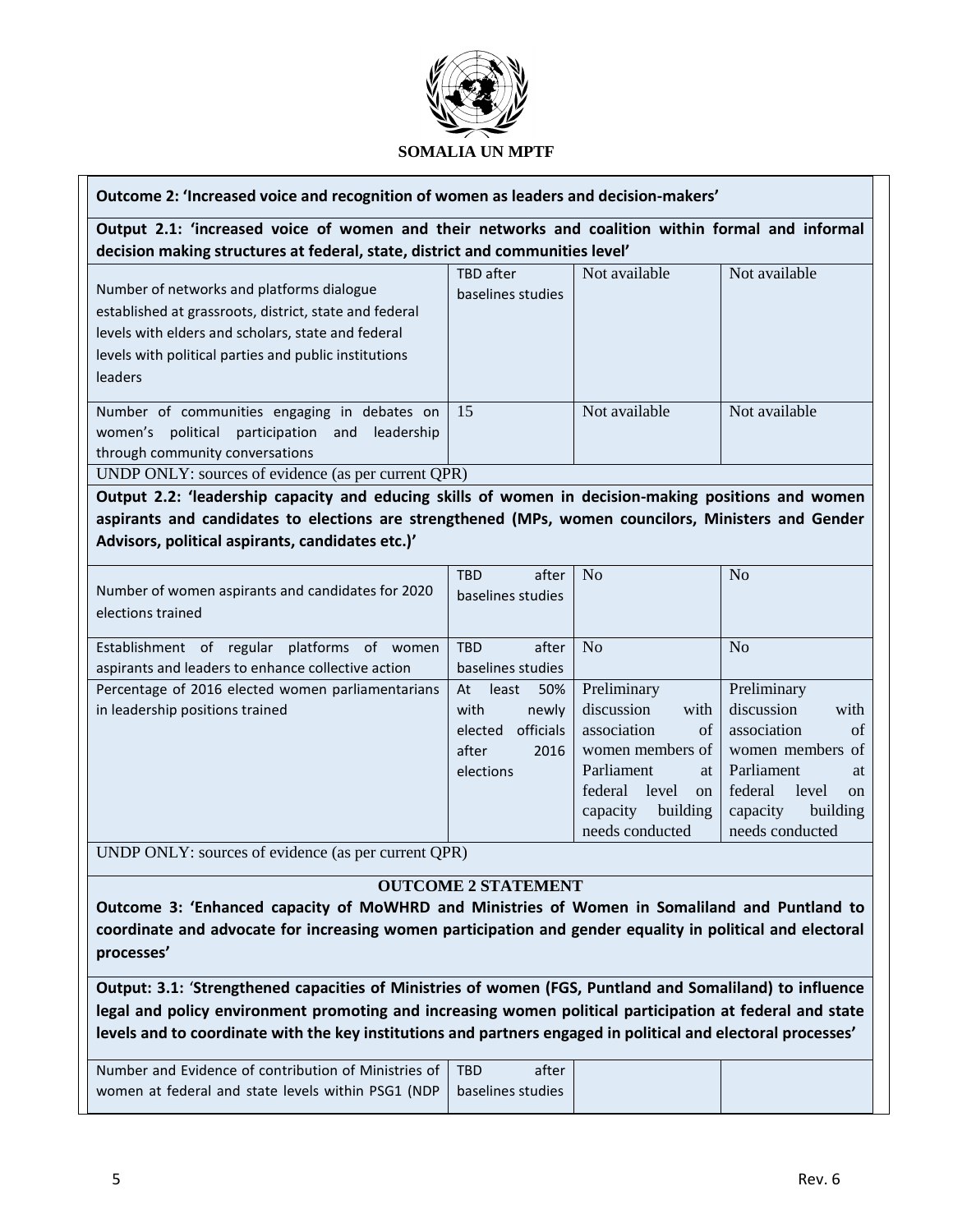

| pillar 1)                                                                                                                          |                                                         |                                                                                                                                                                                   |                                                                                                                                                                                     |  |
|------------------------------------------------------------------------------------------------------------------------------------|---------------------------------------------------------|-----------------------------------------------------------------------------------------------------------------------------------------------------------------------------------|-------------------------------------------------------------------------------------------------------------------------------------------------------------------------------------|--|
| gender coordination groups set up at federal and<br>state levels and effective                                                     | 3<br>(Mogadishu,<br>Putland<br>and<br>Somaliland        | <b>The</b><br>of<br>terms<br>reference of the<br>coordination<br>group are finalized<br>and the group and<br>governance<br>mechanism to be<br>set up during the<br>second quarter | of<br>The<br>terms<br>reference of the<br>coordination group<br>finalized and<br>are<br>the<br>group<br>and<br>governance<br>mechanism to be<br>set up during the<br>second quarter |  |
| UNDP ONLY: sources of evidence (as per current QPR)                                                                                |                                                         |                                                                                                                                                                                   |                                                                                                                                                                                     |  |
| Output 3.2: 'Ministries of Women led advocacy to increase women's political participation in political and<br>electoral processes' |                                                         |                                                                                                                                                                                   |                                                                                                                                                                                     |  |
| Number of lobby conducted at country<br>and<br>international levels                                                                | <b>TBD</b>                                              | Not available                                                                                                                                                                     | Not available                                                                                                                                                                       |  |
| Number of inter-ministerial dialogue mechanisms on<br>increasing women political participation held                                | At least 3<br>(Mogadishu,<br>Putland and<br>Somaliland) | Not available                                                                                                                                                                     | Not available                                                                                                                                                                       |  |
| UNDP ONLY: sources of evidence (as per current QPR)                                                                                |                                                         |                                                                                                                                                                                   |                                                                                                                                                                                     |  |

# **NARRATIVE**

This quarter is characterized by the revision of the programme document and the facilitation of the functioning of the program's governance mechanism through the holding of meetings of the technical working group, the coordination and Technical Advisory Committee (CTAC) and the Steering Committee (SC).

So, the first CTAC meeting has been convened on  $1<sup>st</sup>$  of February with all participating partners including the ministry of Women and Human Rights Development and DFID, the donor of the programme, and identified the key areas to revise in the programme document. The main reason was to update the project document to the new political and electoral processes results identified in the National Development Plan after completion of the 2016 elections. The CTAC recommended PUNOs to sit together and make the necessary adjustments on the program strategic objectives, theory of change and results framework. PUNOs, under coordination of UN Women, worked on the drafts of revised project document.

The changes were made on the context analysis, the theory of change, and the reformulation of outcomes and outputs.

The contextual analysis has been significantly improved by linking it distinctly with the context of the 2020 political and electoral processes. The challenges faced by women in strengthening their voice and increasing their participation and representation in these processes have been clearly identified and presented.

Consequently, the revised program keeps the three outcomes of the program but reformulates them by making them more concrete. The first outcome identifies three legislations that should regulate the political and electoral processes and which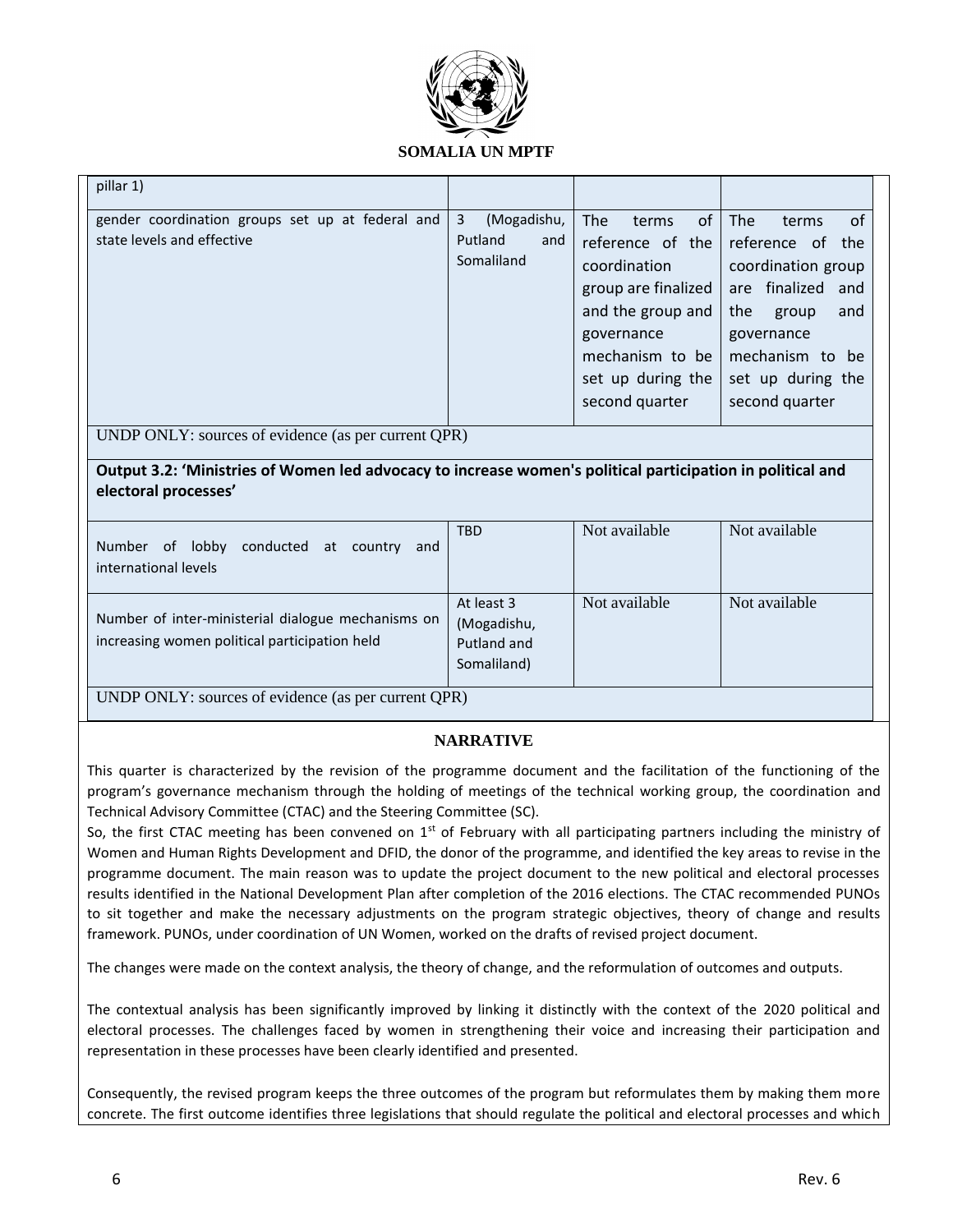

should be worked on: (i) the constitution, (ii) the electoral law, and (iii) the Political Parties Act.

The second outcome focuses on strengthening women's voices by using two approaches: (i) strengthening the leadership capacities of elected women MPs and women candidates and (i) networking and connecting them with grassroots women's organizations.

The last outcome put the MWHRD at the foundation of the work of increasing voices and representation of women in political and electoral processes. To sustain the achievements in women's participation, it is important to strengthen the coordination and the influence capacities of the MWHRD to deal with the key players in Somalia who are steering the political and electoral processes. These three outcomes are interconnected and a theory of change shows this interconnection and the logical chain between them.

The revised project document was approved by the Steering Committee in its meeting of 17<sup>th</sup> March 2017. The SC approved also the 2016-2017 work plan and recommended on resources mobilization, through UN senior leadership, convene a donor meeting in June or July by taking advantage of new circle of MPTF.

UNDP provided significant time and effort in process agreements (LOAs) for MOLSA, MOWHRD and MOWDAFA. Below few highlights accomplished so far:

- One Gender advisor is placed for MOLSA and 2 other advisors in process for MOWDAFA in Puntland and MOWHRD in Federal level. These advisors are intended to improve and strengthen the capacity of lead gender ministries to coordinate, develop key policies and provide oversight in implementation of the national gender policies and commitments.
- In efforts to secure quota for women in the upcoming parliamentary and district elections in Somaliland, UNDP and its CSOs partners organized high level advocacy meetings in Hargeisa for cabinet, MPs, political parties, Religious and traditional leaders to advocate for women's quota. One of the major results of this meeting was that women political aspirants had opportunity to speak on their behalf and openly express their concerns to members of the parliament. The intervention nurtured an opportunity for the major stakeholders to explore several options to support women's quota. One of these options was working with political parties and empowering women candidates to overcome the legal, political and socio-cultural challenges that have been hindering women's political participation. In this regard, parliamentarians showed full commitment and voluntarily spoke their positive reactions on the realization of quota.

#### UNSOM supported

- Women civil society groups and leaders to lobby political elites, newly established government authority on the 30 per cent quota for women in the federal cabinet and various parliamentary committees. Six of the 26 cabinet portfolios were given to women which make up 23% of the cabinet while represent a 100% increase compare to the number of women ministers in the previous cabinet.
- the state governments in Puntland, Jubaland, South West and civil society initiatives in Galkacyo, BeletWeyen, Benedir to observe International Women's Day and raise awareness on the significance of women's role in political leadership and peace process. Of particular significance was the activities women's groups from both sides of Galkayco jointly undertook to strengthen peace process. Besides women leaders, authorities, community elders and representatives of youth from both sides came together for the first time in many years and reiterated their commitment to peace and political stability in the troubled region.

#### UN Women support focused on following interventions: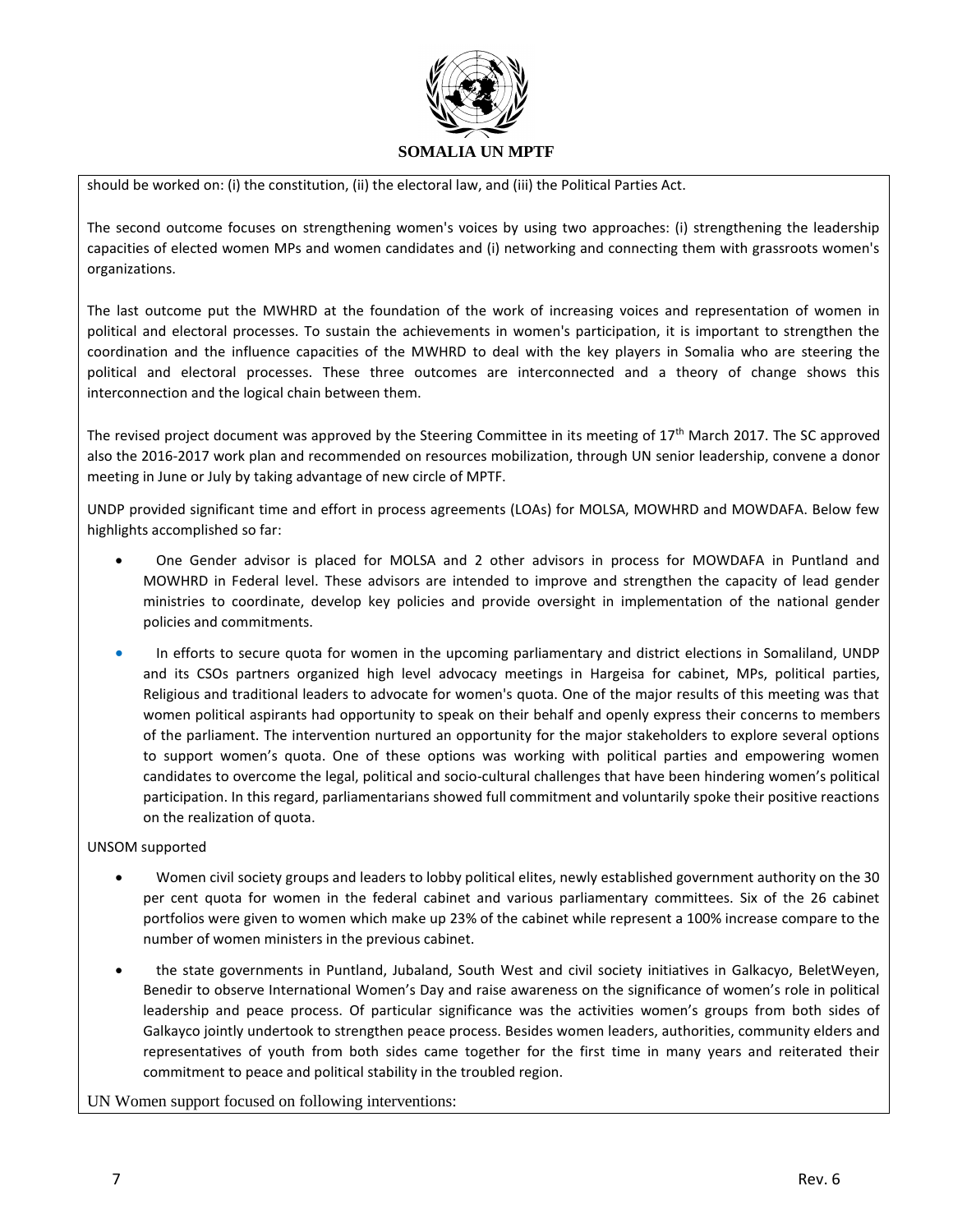

- The Ministry of women and Human Rights Development submitted a nine months' proposal to UN Women entitled: 'Strengthening Capacities of Ministry of Women and Human Rights Development to mainstream gender and women's rights in legislations, policies, planning and programing frameworks and processes' for funding with a total budget of \$140,842.44. The proposal was approved and the disbursement of fund is going on.
- UN Women supported the Ministry of Women to finalized terms of reference of the coordination mechanism and accepted to provide two technical advisors to the MWHRD (a gender and Human rights advisor and a data collection and monitoring advisor).
- Preliminary discussions were conducted with the NIEC. The two partners agreed to support technically the NIEC. UN Women will fund participation of the head of NIEC and one Commissioner to a twenty days' international courses on political and economic aspects of women's empowerment in Israel. UN Women is working closely with NIEC to input its 2017-2021 strategic plan.
- Discussion is ongoing with the association of women member of federal parliament to identify their needs of capacity building and formulate a work plan.

### **Other Key Achievements**

UNDP supported seven events of International Women's Day (8th march) in nationwide to showcase women's role in leadership and politics. Some of these events advocated to reduce drought vulnerabilities of women and its impact.

### **Challenges (incl: Delays or Deviations) and Lessons Learnt:**

The challenge faced this quarter was how to reconcile the new reviewed project document and the 2016-2017 work plan. In other words, after reviewed the project document, should the 2016-2017 work plan also reviewed? After discussion, UN Women and the MWHRD agreed to maintain and implement the agreed 2016-2017 work plan since its strategic objectives had not been subject to major changes. UNDP made some little changes to its work plan.

### **Peacebuilding impact**

### **Catalytic effects**

### **Gender**

This program is entirely dedicated to promoting gender equality. Its main objective is to increase representation and participation of women in political processes and their enhanced role in decision making. All three outcomes are geared to addressing different aspects of promoting women empowerment and political participation: (i) Revised Federal Constitution of Somalia, political parties' law; electoral law adopted; enabling increased women political participation, (ii) Increased voice and recognition of women as leaders and decision-makers, and (iii) Enhanced capacity of MoWHRD and Ministries of Women in Somaliland and Puntland to coordinate and advocate for increasing women participation and gender equality in political and electoral processes.

| Proportion of gender specific           | <b>Total no. of Joint Programme Outputs</b> | <b>Total no. of gender specific Outputs</b>                 |
|-----------------------------------------|---------------------------------------------|-------------------------------------------------------------|
| outputs in Joint Programme <sup>3</sup> |                                             |                                                             |
| Proportion of Joint                     | <b>Total no. of Staff</b>                   | Total no. of staff with responsibility for<br>gender issues |

 $\overline{a}$ 

<sup>&</sup>lt;sup>3</sup> Gender Specific Outputs are those that are specifically designed to directly and explicitly contribute to the promotion of Gender Equality and Women's Empowerment.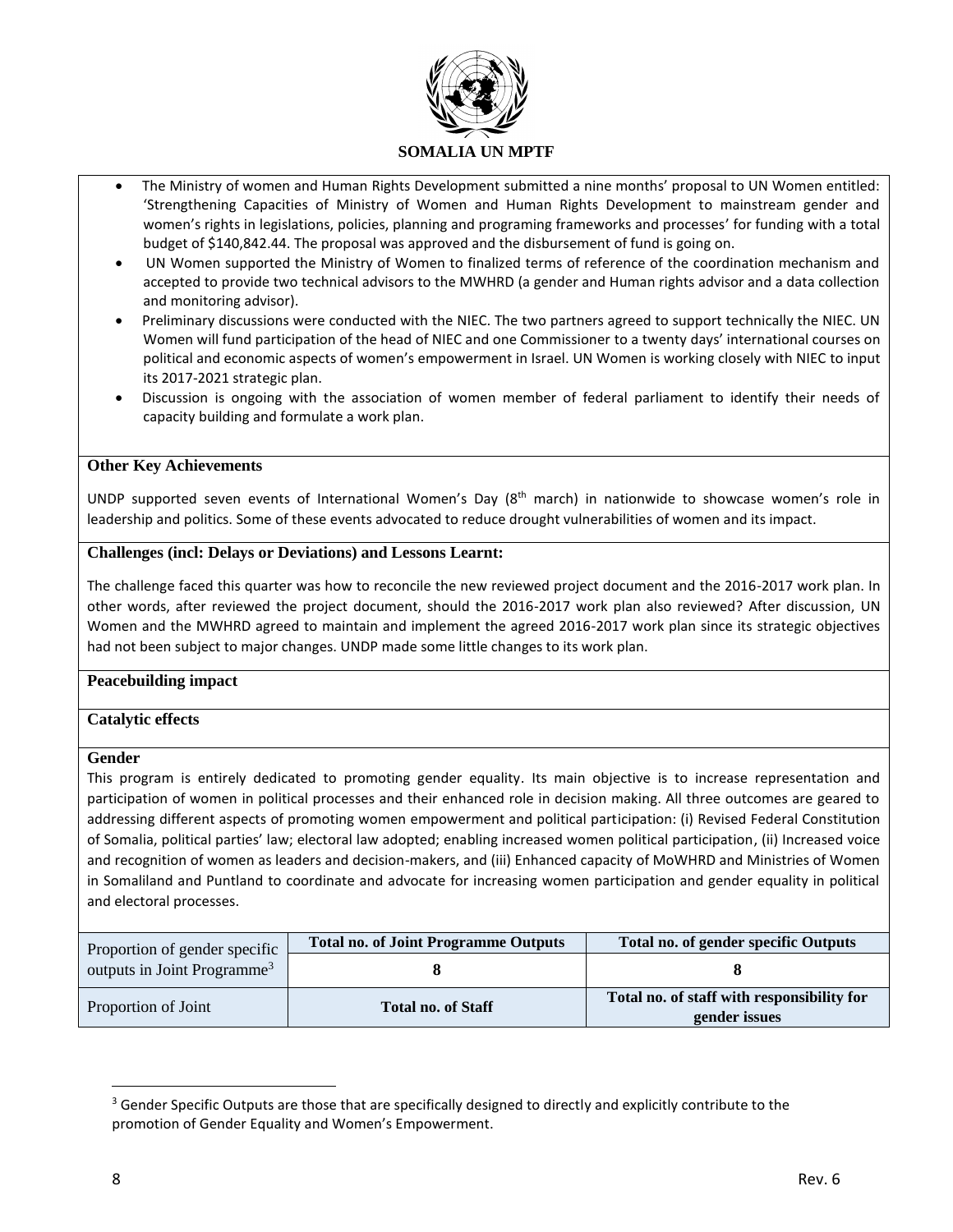

| Programme staff with      |
|---------------------------|
| responsibility for gender |
| issues <sup>4</sup>       |

**9 9**

### **Human Rights**

All actions of joint programme women political empowerment are environment-building. It aims: (i) to create legislative, policies and programme frameworks, (ii) to strengthen voices of women and their organizations, and (iii) to build capacity of the MWHRD that are necessary to promote and increase women voice, participation and representation in the 2020 political and electoral processes. These actions are addressing factors (revision of the constitution and political law, and adoption of the electoral law) that are outside of control of the Joint programme but the JP can address them by supporting institutions and national counterparts responsible to achieve them.

No. of Joint Programme outputs designed to build capacity of duty bearers to fulfil their human rights obligations towards rights holders. **Result (No.)** *8*

### **Communications & Visibility**

### **Looking ahead**

UNDP will support: (i) finalize recruitment of the gender advisors for MOWDAFA and MOWHRD (ii) Advocacy meetings on CEDAW), (iii) conduct lessons learned forum on the 30% quota and women's participation in the 2016 electoral process and priorities for the future, and (iv) continue advocacy for adoption of 25% quota for women in Somaliland.

For UN Women, the MWHRD is the main implementing partner. So, the next quarter through the support to the MWHRD;

- Provide two advisors by 30 April 2017;
- Support gender mainstreaming and establishment of stand-alone gender sub pillar in new aid architecture pillars by end May 2017;
- Conduct inclusive dialogue on Cedaw at grassroots level by June 2017.

Un women will implement directly:

- Fund participation of two NIEC staff to international courses on political and economic aspects of women's empowerment 12-29 June 2017;
- finalize capacity needs assessment of NIEC and Association of women member of federal parliament, 30 Mai 2017.
- support formulation of Monitoring and evaluation framework of the Joint Programme on Women Political Empowerment and a Value for Money Note by 25 May 2017.

 $\overline{\phantom{a}}$ 

<sup>&</sup>lt;sup>4</sup> Staff members are those contracted to undertaken work for the Joint Programme including full time staff, consultants, advisors, interns, etc. Staff members with responsibility for gender issues are those who have gender related activities included in their Terms of Reference.